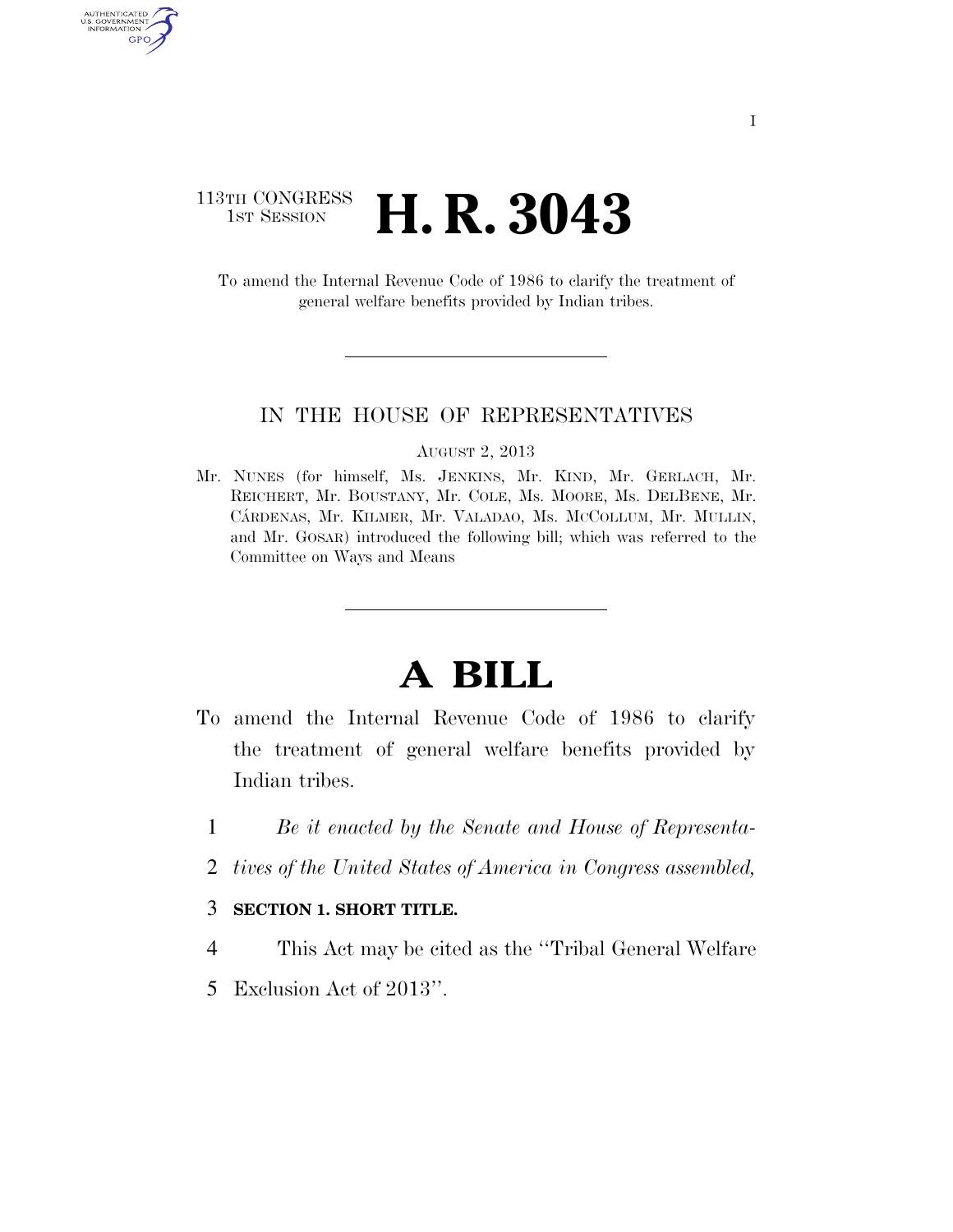#### **SEC. 2. INDIAN GENERAL WELFARE BENEFITS.**

 (a) IN GENERAL.—Part III of subchapter B of chap- ter 1 of the Internal Revenue Code of 1986 is amended by inserting before section 140 the following new section:

## **''SEC. 139E. INDIAN GENERAL WELFARE BENEFITS.**

 ''(a) IN GENERAL.—Gross income does not include the value of any Indian general welfare benefit.

 ''(b) INDIAN GENERAL WELFARE BENEFIT.—For purposes of this section, the term 'Indian general welfare benefit' includes any payment made or services provided to or on behalf of a member of an Indian tribe (or any spouse or dependent of such a member) pursuant to an Indian tribal government program, but only if—

14  $\qquad$  (1) the program is administered under speci- fied guidelines and does not discriminate in favor of members of the governing body of the tribe, and

- 17  $\frac{1}{2}$  the benefits provided under such pro-gram—
- 19  $((A)$  are available to any tribal member who meets such guidelines,

21 ''(B) are for the promotion of general wel-fare,

23 ''(C) are not lavish or extravagant, and 24  $''(D)$  are not compensation for services.

 ''(c) DEFINITIONS AND SPECIAL RULES.—For pur-poses of this section—

•**HR 3043 IH**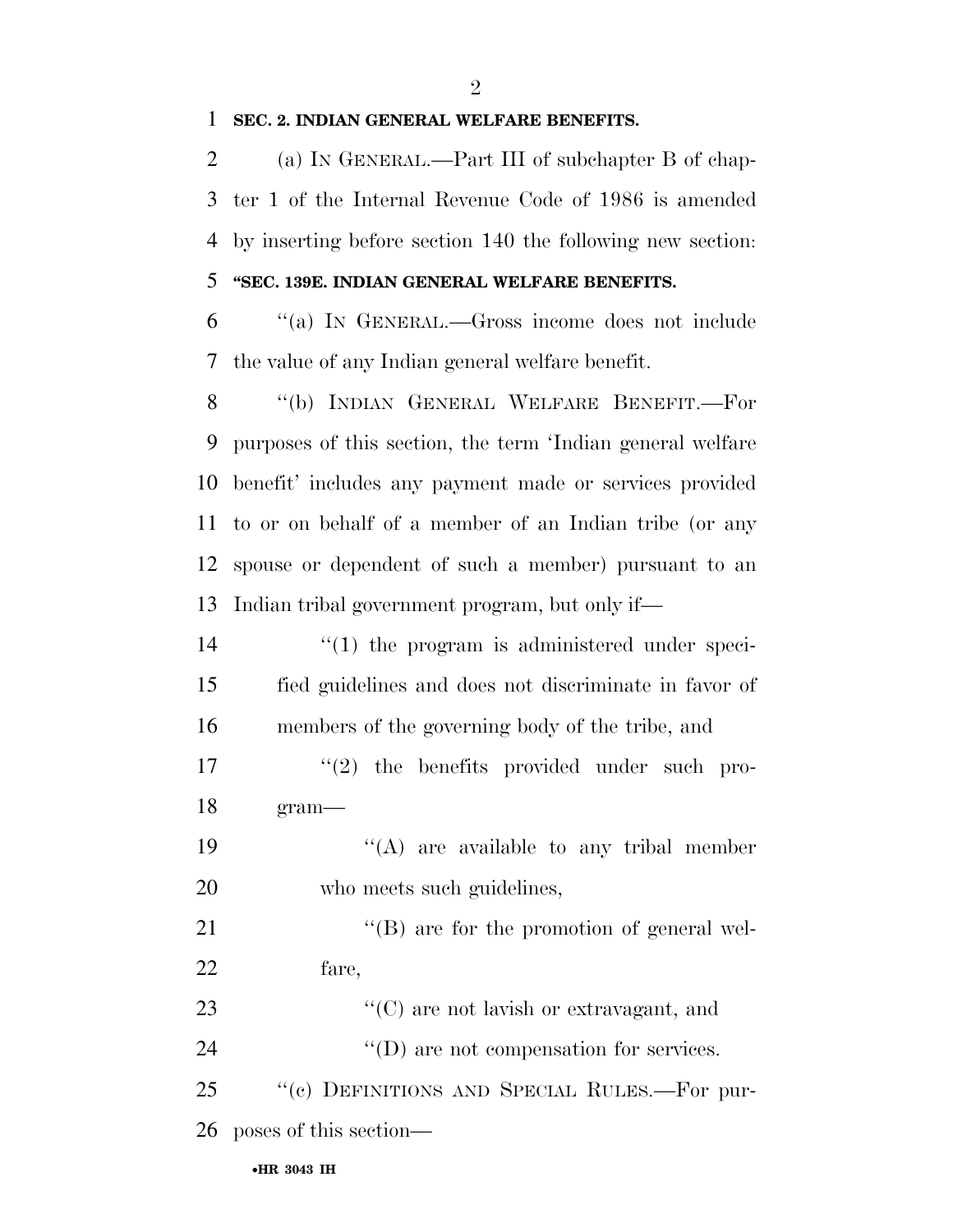1 "(1) INDIAN TRIBAL GOVERNMENT.—For pur- poses of this section, the term 'Indian tribal govern- ment' includes any agencies or instrumentalities of an Indian tribal government and any Alaska Native regional or village corporation, as defined in, or es- tablished pursuant to, the Alaska Native Claims Set-tlement Act (43 U.S.C. 1601, et seq.).

8 "(2) DEPENDENT.—The term 'dependent' has the meaning given such term by section 152, deter-10 mined without regard to subsections  $(b)(1)$ ,  $(b)(2)$ , 11 and  $(d)(1)(B)$ .

12 "(3) LAVISH OR EXTRAVAGANT.—The Sec- retary shall, in consultation with the Tribal Advisory Committee (as established under section 3(a) of the Tribal General Welfare Exclusion Act of 2013), es- tablish guidelines for what constitutes lavish or ex- travagant benefits with respect to Indian tribal gov-ernment programs.

19 "(4) ESTABLISHMENT OF TRIBAL GOVERNMENT PROGRAM.—A program shall not fail to be treated as an Indian tribal government program solely by rea- son of the program being established by tribal cus-tom or government practice.

24 "(5) CEREMONIAL ACTIVITIES.—Any items of cultural significance, reimbursement of costs, or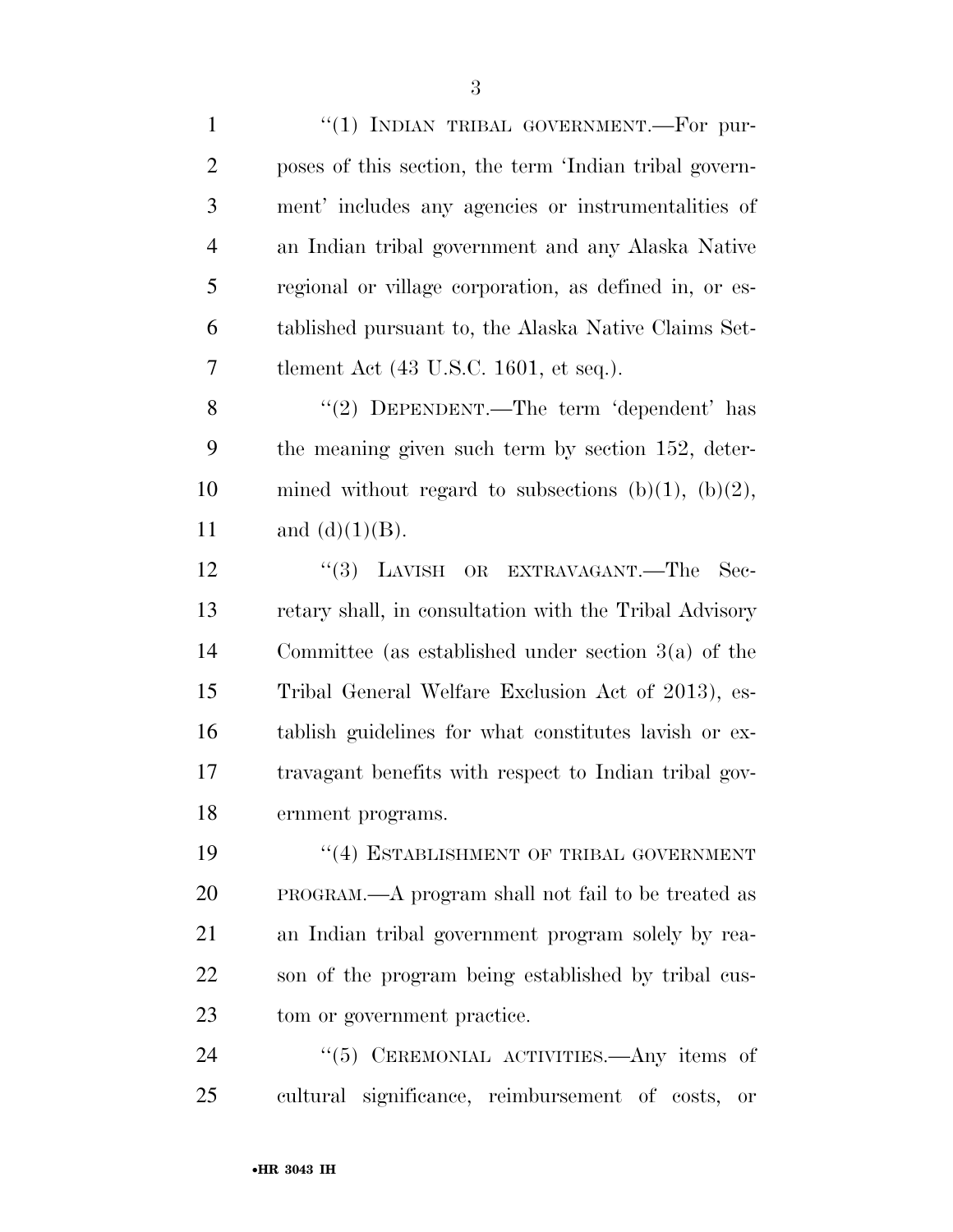cash honorarium for participation in cultural or cer- emonial activities for the transmission of tribal cul- ture shall not be treated as compensation for serv-ices.''.

 (b) CONFORMING AMENDMENT.—The table of sec- tions for part III of subchapter B of chapter 1 of such Code is amended by inserting before the item relating to section 140 the following new item:

''Sec. 139E. Indian general welfare benefits.''.

 (c) STATUTORY CONSTRUCTION.—Ambiguities in section 139E of such Code, as added by this Act, shall be resolved in favor of Indian tribal governments and def- erence shall be given to Indian tribal governments for the programs administered and authorized by the tribe to ben-efit the general welfare of the tribal community.

(d) EFFECTIVE DATE.—

 (1) IN GENERAL.—The amendments made by this section shall apply to taxable years for which the period of limitation on refund or credit under section 6511 of the Internal Revenue Code of 1986 has not expired.

•**HR 3043 IH** 21 (2) ONE-YEAR WAIVER OF STATUTE OF LIMITA- TIONS.—If the period of limitation on a credit or re- fund resulting from the amendments made by sub- section (a) expires before the end of the 1-year pe-riod beginning on the date of the enactment of this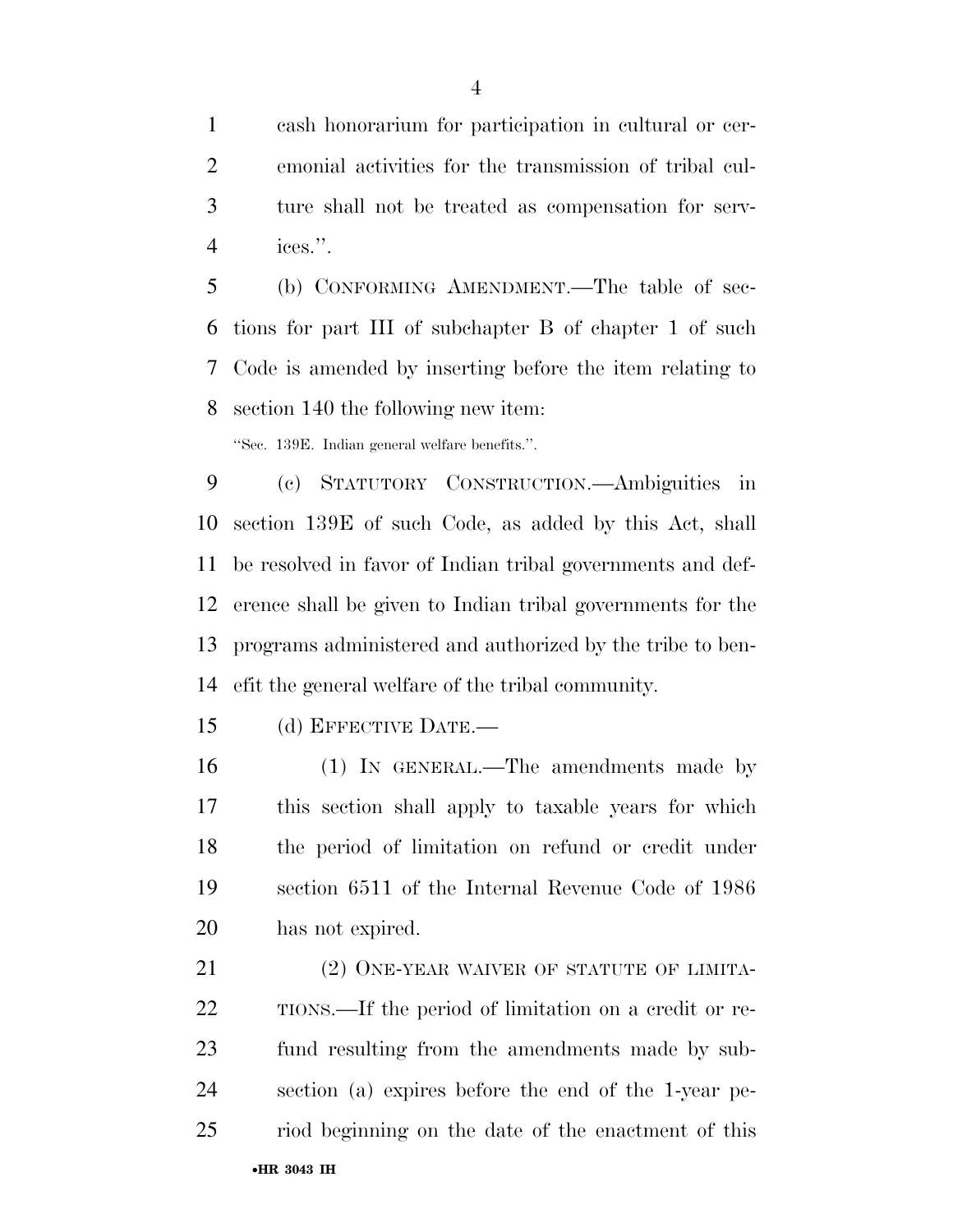Act, refund or credit of such overpayment (to the ex- tent attributable to such amendments) may, never- theless, be made or allowed if claim therefor is filed before the close of such 1-year period.

### **SEC. 3. TRIBAL ADVISORY COMMITTEE.**

 (a) ESTABLISHMENT.—The Secretary of the Treas- ury shall establish a Tribal Advisory Committee (herein- after in this subsection referred to as the ''Committee''). (b) DUTIES.—

 (1) IMPLEMENTATION.—The Committee shall advise the Secretary on matters relating to the tax-ation of Indians.

 (2) EDUCATION AND TRAINING.—The Secretary shall, in consultation with the Committee, establish and require—

 (A) training and education for internal rev- enue field agents who administer and enforce internal revenue laws with respect to Indian tribes on Federal Indian law and the Federal Government's unique legal treaty and trust re-lationship with Indian tribal governments, and

 (B) training of such internal revenue field agents, and provision of training and technical assistance to tribal financial officers, about im-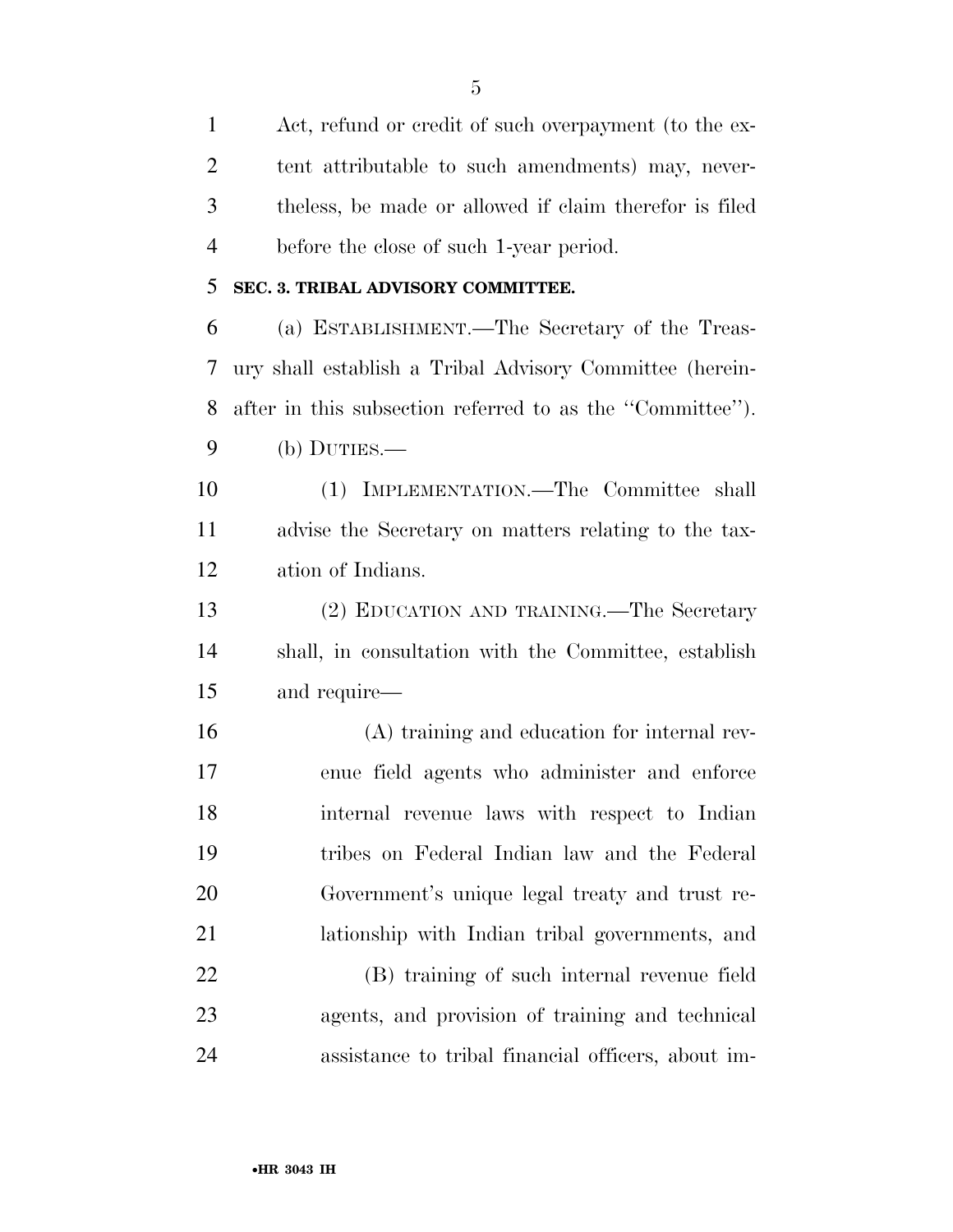| $\mathbf{1}$   | plementation of this Act and the amendments                |
|----------------|------------------------------------------------------------|
| $\overline{2}$ | made thereby.                                              |
| 3              | $(c)$ MEMBERSHIP.—                                         |
| $\overline{4}$ | (1) IN GENERAL.—The Committee shall be                     |
| 5              | composed of 7 members appointed as follows:                |
| 6              | (A) Three members appointed by the Sec-                    |
| 7              | retary of the Treasury.                                    |
| 8              | (B) One member appointed by the Chair-                     |
| 9              | man, and one member appointed by the Rank-                 |
| 10             | ing Member, of the Committee on Ways and                   |
| 11             | Means of the House of Representatives.                     |
| 12             | (C) One member appointed by the Chair-                     |
| 13             | man, and one member appointed by the Rank-                 |
| 14             | ing Member, of the Committee on Finance of                 |
| 15             | the Senate.                                                |
| 16             | $(2)$ TERM.—                                               |
| 17             | (A) IN GENERAL.—Except as provided in                      |
| 18             | subparagraph (B), each member's term shall be              |
| 19             | 4 years.                                                   |
| 20             | (B) INITIAL STAGGERING.—The first ap-                      |
| 21             | pointments made by the Secretary under para-               |
| 22             | graph $(1)(A)$ shall be for a term of 2 years.             |
| 23             | SEC. 4. OTHER RELIEF FOR INDIAN TRIBES.                    |
| 24             | (a) TEMPORARY SUSPENSION OF EXAMINATIONS.—                 |
| 25             | The Secretary of the Treasury shall suspend all audits and |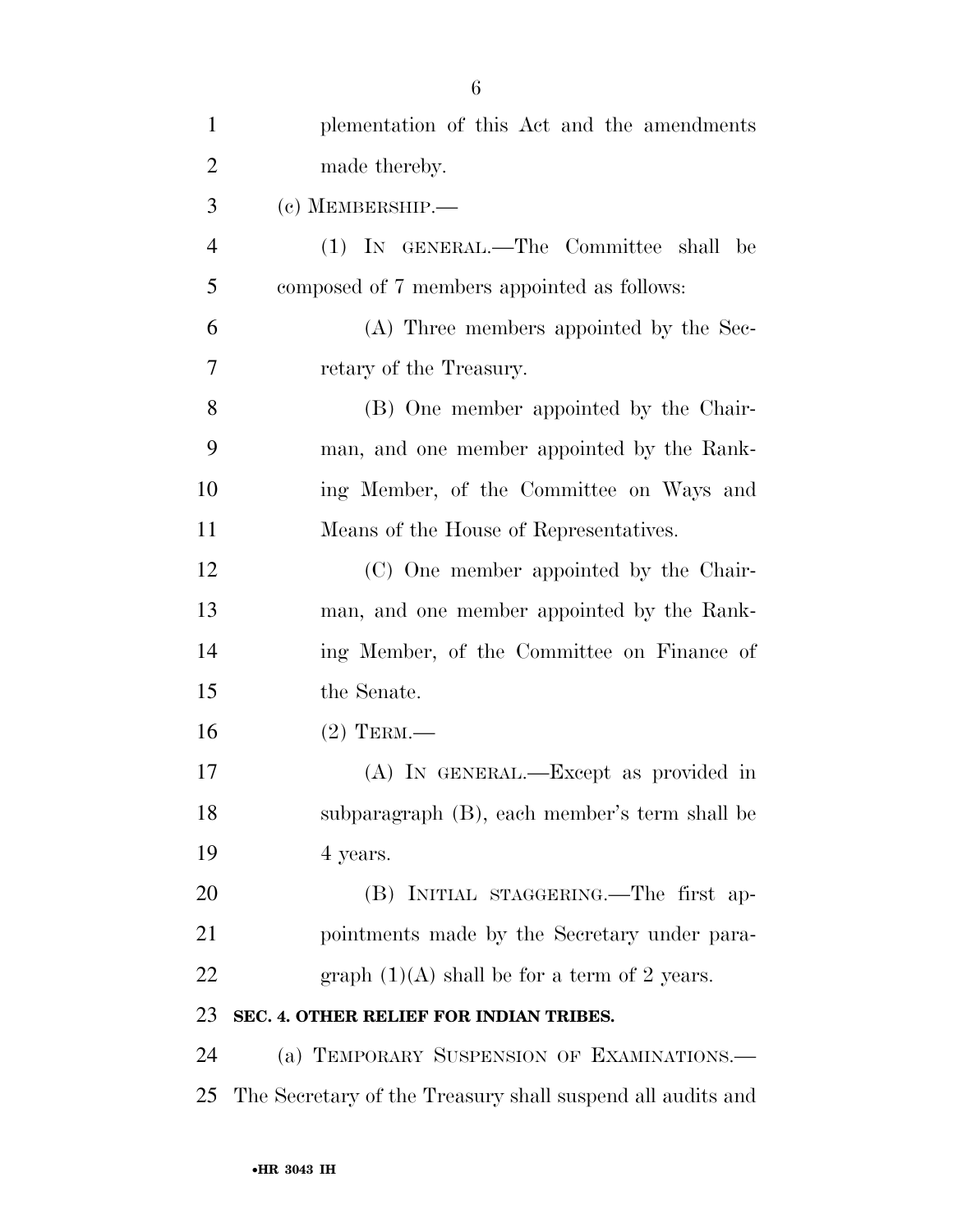examinations of Indian tribal governments and members of Indian tribes (or any spouse or dependent of such a member), to the extent such an audit or examination re- lates to the exclusion of a payment or benefit from an In- dian tribal government under the general welfare exclu- sion, until the education and training prescribed by section 3(b)(2) of this Act is completed. The running of any pe- riod of limitations under section 6501 of the Internal Rev- enue Code of 1986 with respect to Indian tribal govern- ments and members of Indian tribes shall be suspended during the period during which audits and examinations are suspended under the preceding sentence.

 (b) WAIVER OF PENALTIES AND INTEREST.—The Secretary of the Treasury may waive any interest and pen- alties imposed under such Code on any Indian tribal gov- ernment or member of an Indian tribe (or any spouse or dependent of such a member) to the extent such interest and penalties relate to excluding a payment or benefit from gross income under the general welfare exclusion.

(c) DEFINITIONS.—For purposes of this subsection—

 (1) INDIAN TRIBAL GOVERNMENT.—The term ''Indian tribal government'' shall have the meaning given such term by section 139E of such Code, as added by this Act.